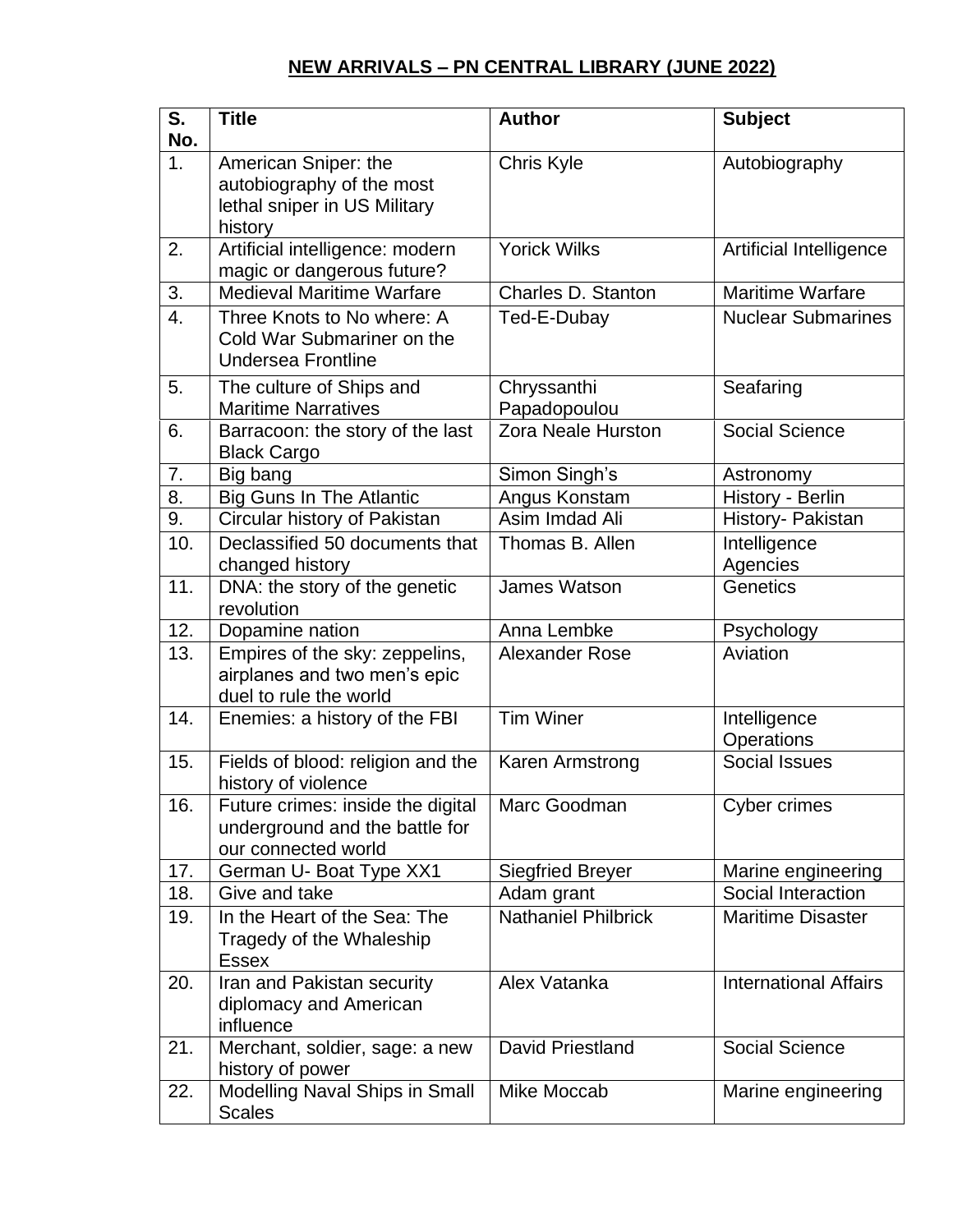| 23. | Ninety percent of everything:<br>inside shipping, the invisible<br>industry that puts clothes on<br>your back, gas in your car, and<br>food on your plate | Rose George                      | Shipping Industry                                     |
|-----|-----------------------------------------------------------------------------------------------------------------------------------------------------------|----------------------------------|-------------------------------------------------------|
| 24. | On intelligence: the history of<br>espionage and the secret world                                                                                         | Col. John Hughes-<br>Wilson      | History -Intelligence                                 |
| 25. | Regional Connection under the<br>Belt and Road Initiative: The<br>Prospects for Economic and<br><b>Financial Cooperation</b>                              | Fanny M Cheung                   | International<br><b>Relations/ Economic</b><br>Policy |
| 26. | Revolt: the worldwide uprising<br>against globalization                                                                                                   | Nadav Eyal                       | Globalization                                         |
| 27. | The art of reading minds                                                                                                                                  | <b>Henrik Fexeus</b>             | Psychology                                            |
| 28. | The black holes a& time warps                                                                                                                             | Kip Thorne                       | Physics                                               |
| 29. | The gates of Europe: a history<br>of Ukraine                                                                                                              | Serhii Plokhy                    | History- Ukraine                                      |
| 30. | The Raj at war: a peoples<br>history of India's second world<br>war                                                                                       | Dr. Yasmin Khan                  | History- India- World<br>War II                       |
| 31. | The right to development in<br>International Law (The case of<br>Pakistan)                                                                                | Khurshid Iqbal                   | <b>International Law</b>                              |
| 32. | The Solomon secret: 7<br>principles of Financial wisdom<br>from King Solomon, History's<br>wealthiest man                                                 | <b>Bruce Fleet</b>               | Financial<br>Management                               |
| 33. | The white ship conquest<br>anarchy & the wrecking of<br>Henry I'S Dream                                                                                   | <b>Charles Spencer</b>           | History- England                                      |
| 34. | The World Beneath                                                                                                                                         | <b>Richard Smith</b>             | Marine sciences                                       |
| 35. | Unsinkable: five men and the<br>indomitable                                                                                                               | James Sullivan                   | History                                               |
| 36. | World times: 13 issues in 1                                                                                                                               | <b>World Times</b>               | <b>Current affairs</b>                                |
| 37. | World War II at Sea: a global<br>history                                                                                                                  | Craig L. Symonds                 | History- World war II                                 |
| 38. | Asian Armageddon, 1944-45                                                                                                                                 | Peter Harmsen                    | History- WW II                                        |
| 39. | Assertiveness: How to Be<br><b>Strong in Every Situation</b>                                                                                              | <b>Conrad &amp; Suzane Ports</b> | Psychology                                            |
| 40. | <b>Balancing Power Without</b><br>Weapons                                                                                                                 | Ashley Thomas Lenihan            | International<br><b>Relations</b>                     |
| 41. | Castles Of Steel: Britain,<br>Germany and the winning of<br>great war at sea                                                                              | Robert K. Massie                 | Sea Power                                             |
| 42. | Dangerous shallows : in search<br>of the ghost ships of Cape Cod                                                                                          | Eric Takajian                    | Underwater<br>Archaeology                             |
| 43. | Devils Bargain                                                                                                                                            | Joshua Green                     | Politics &<br>Government                              |
| 44. | <b>First Time Manager</b>                                                                                                                                 | Loren Belker                     | Management                                            |